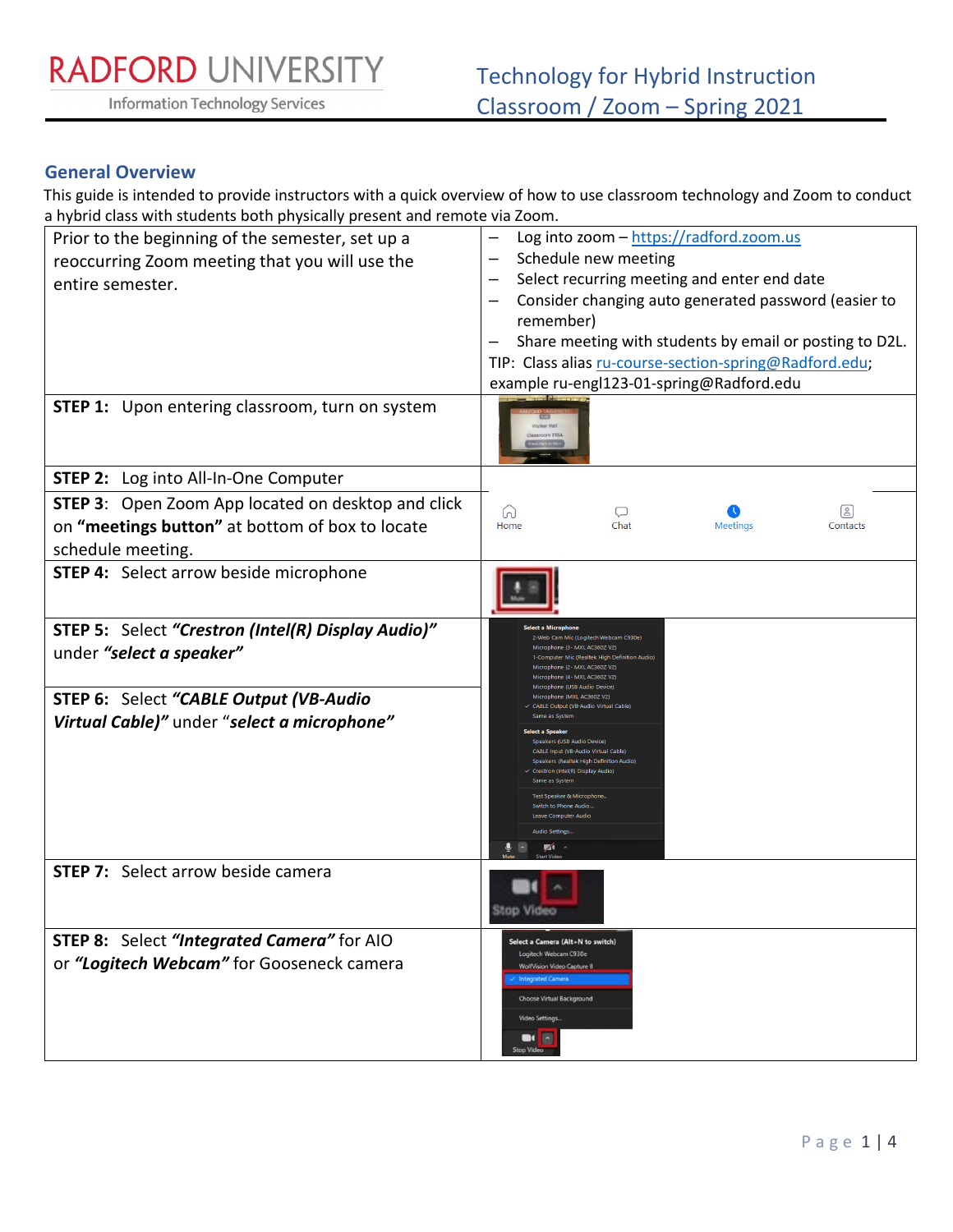**Information Technology Services** 

## **Visual Zoom Equipment**

Campus classrooms are equipped with an All-In-One (AIO) computer which includes a built-in webcam, microphone and Zoom installed. Many rooms also have an additional webcam mounted on a long gooseneck. This allows flexibility to orient this webcam in any direction desired. (students, white boards, at an item on the desktop, or the front of the room).

| Computer                                   |  |                                     | <b>All-In-One Computer</b><br>Built-In Zoom Webcam                                                                                                                                                                                         |                                     |  |                           |
|--------------------------------------------|--|-------------------------------------|--------------------------------------------------------------------------------------------------------------------------------------------------------------------------------------------------------------------------------------------|-------------------------------------|--|---------------------------|
| <b>Gooseneck Webcam</b><br>with Microphone |  | <b>AMCREST</b><br><b>USB Camera</b> |                                                                                                                                                                                                                                            | <b>XCELLON</b><br>Full HD<br>webcam |  | Logitech<br>webcam C930el |
| <b>Document Camera</b>                     |  |                                     | The Wolf Vision document camera has been integrated with the<br>All-In-One computer in some spaces and will show up as an<br>additional camera in Zoom.                                                                                    |                                     |  |                           |
| <b>Lab Spaces</b>                          |  |                                     | Many lab spaces have been outfitted with a mobile cart. This<br>consists of a webcam mounted on a gooseneck mount and space<br>for you to place your laptop and connect to the webcam via USB.<br>This cart can be rolled around the room. |                                     |  |                           |

*NOTE: Most campus classrooms include a laptop input, but some of the temporary spaces may not have a laptop input.* 

### **Audio Zoom Reinforcement**

Campus classrooms has enhanced audio systems in a majority of rooms that include ceiling mounted microphones. Software has also been added to the classroom computers to combine the audio signal from multiple classroom microphones. To find out the specific type of audio in the room you are teaching in, please visit [www.radford.edu/classroom-status.](http://www.radford.edu/classroom-status) This also includes short videos of how to connect.

| <b>Classroom</b>         | <b>Type A</b>             | <b>Type B</b>             | <b>Type C</b>    | <b>Type D</b>        |
|--------------------------|---------------------------|---------------------------|------------------|----------------------|
| Instructor<br>Microphone | Lapel or Headset          | Computer                  | Lapel            | Computer             |
|                          | <b>Excellent</b>          | Good                      | <b>Excellent</b> | Good                 |
| Student<br>Microphone    | Ceiling / Wall<br>Mounted | Ceiling / Wall<br>Mounted | Computer         | Integrated<br>Webcam |
|                          | Good                      | Good                      | Fair             | Fair                 |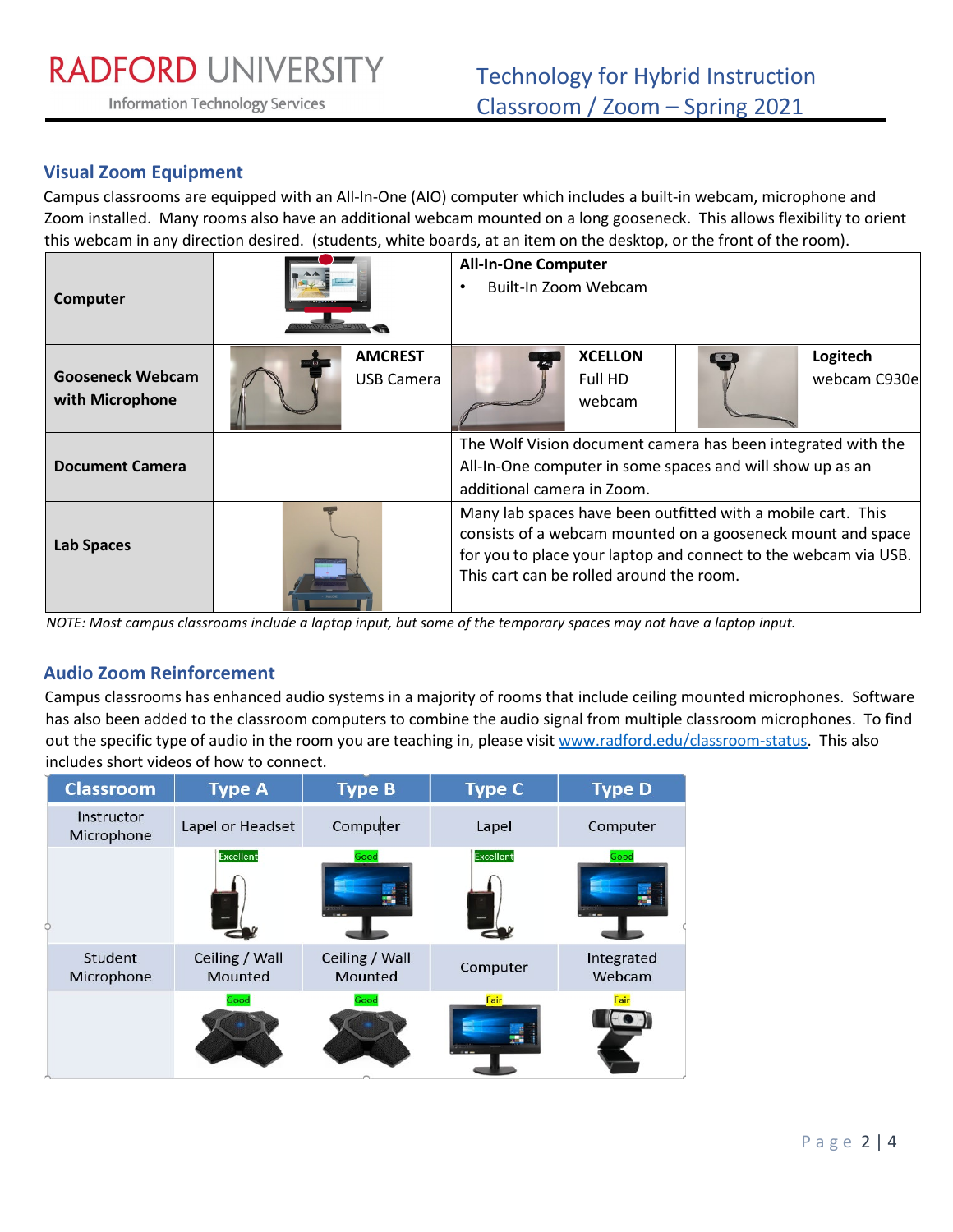**RADFORD UNIVERSITY** 

**Information Technology Services** 

## **Class Recordings**

- Recording to the Cloud from within Zoom will capture the Zoom meeting as well as an audio transcript of the meeting.
- Recordings are automatically placed in the MyMedia content area inside of D2L. You can then make them available to students from D2L.



# **Troubleshooting Tips / FAQs**

| Question                                                       | <b>Possible Solutions</b>                                                                                                                                                     |
|----------------------------------------------------------------|-------------------------------------------------------------------------------------------------------------------------------------------------------------------------------|
| What if I can't hear my remote<br>students?                    | Validate student is not muted.<br>Validate "Crestron (Intel Display Audio)" is selected as the speaker.<br>Turn up the room volume using the control panel                    |
| What if my students can't hear me?                             | Validate microphone is not muted.<br>$\bullet$                                                                                                                                |
| What if my students can't see me?                              | Validate that video is started.<br>$\bullet$<br>Validate the correct camera is selected or try selecting a different camera.<br>٠<br>Validate the camera lens is not covered. |
| Can I project from a document<br>camera?                       | Yes, If Wolf Vision is an option under your video settings. If not, use the<br>$\bullet$<br>camera attached to gooseneck by turning it towards the content.                   |
| What if remote participants say they<br>hear background noise? | Click "Settings" on the Zoom app.<br>$\bullet$<br>Click "Audio"<br>Click "High" for "Suppress background noise"                                                               |